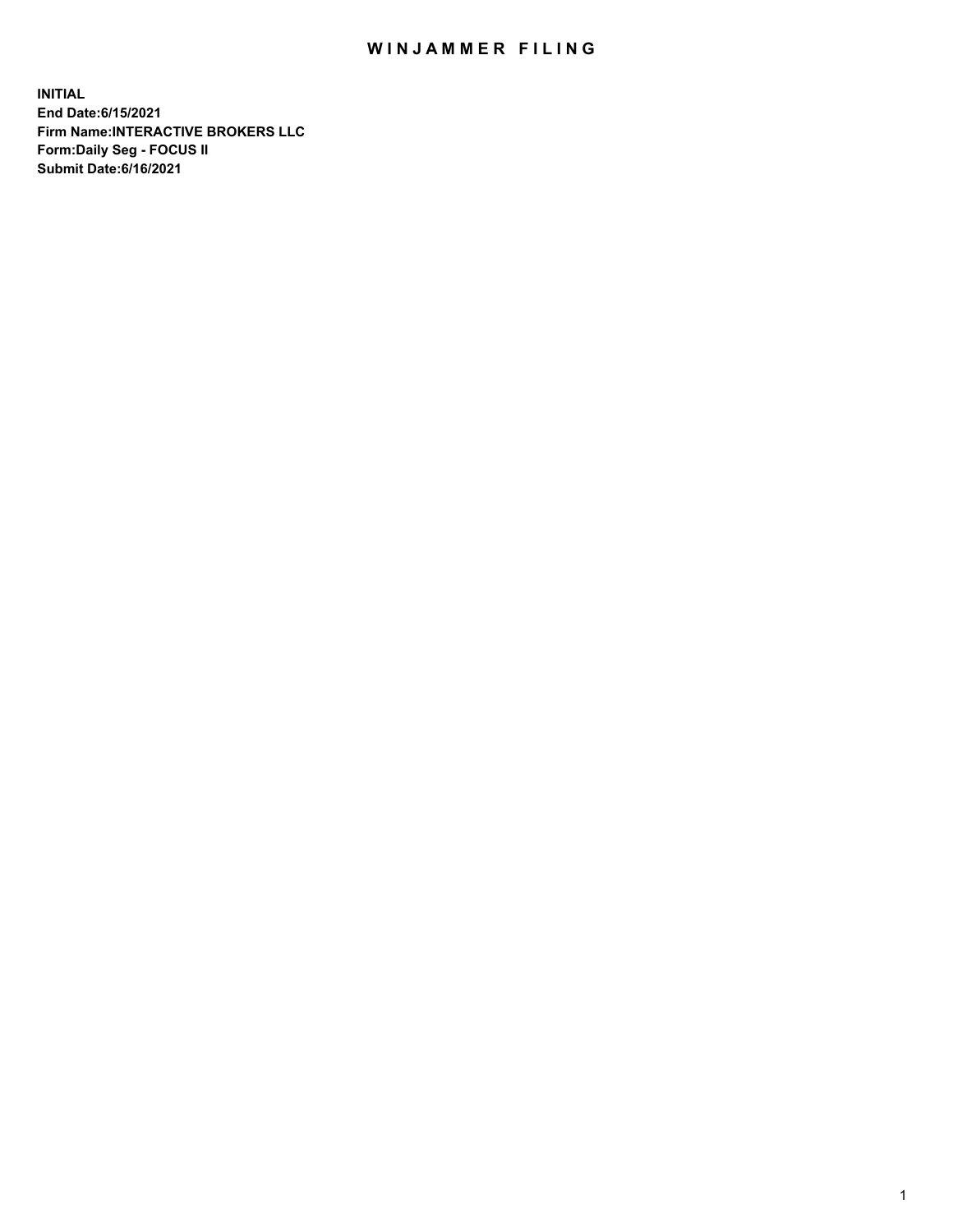**INITIAL End Date:6/15/2021 Firm Name:INTERACTIVE BROKERS LLC Form:Daily Seg - FOCUS II Submit Date:6/16/2021 Daily Segregation - Cover Page**

| Name of Company                                                                                                                                                                                                                                                                                                                | <b>INTERACTIVE BROKERS LLC</b>                                                                  |
|--------------------------------------------------------------------------------------------------------------------------------------------------------------------------------------------------------------------------------------------------------------------------------------------------------------------------------|-------------------------------------------------------------------------------------------------|
| <b>Contact Name</b>                                                                                                                                                                                                                                                                                                            | James Menicucci                                                                                 |
| <b>Contact Phone Number</b>                                                                                                                                                                                                                                                                                                    | 203-618-8085                                                                                    |
| <b>Contact Email Address</b>                                                                                                                                                                                                                                                                                                   | jmenicucci@interactivebrokers.c<br>$om$                                                         |
| FCM's Customer Segregated Funds Residual Interest Target (choose one):<br>a. Minimum dollar amount: ; or<br>b. Minimum percentage of customer segregated funds required:% ; or<br>c. Dollar amount range between: and; or<br>d. Percentage range of customer segregated funds required between:% and%.                         | $\overline{\mathbf{0}}$<br>$\overline{\mathbf{0}}$<br>155,000,000 245,000,000<br>0 <sub>0</sub> |
| FCM's Customer Secured Amount Funds Residual Interest Target (choose one):<br>a. Minimum dollar amount: ; or<br>b. Minimum percentage of customer secured funds required:%; or<br>c. Dollar amount range between: and; or<br>d. Percentage range of customer secured funds required between:% and%.                            | $\overline{\mathbf{0}}$<br>$\overline{\mathbf{0}}$<br>80,000,000 120,000,000<br>0 <sub>0</sub>  |
| FCM's Cleared Swaps Customer Collateral Residual Interest Target (choose one):<br>a. Minimum dollar amount: ; or<br>b. Minimum percentage of cleared swaps customer collateral required:% ; or<br>c. Dollar amount range between: and; or<br>d. Percentage range of cleared swaps customer collateral required between:% and%. | $\overline{\mathbf{0}}$<br><u>0</u><br>0 <sub>0</sub><br>0 <sub>0</sub>                         |

Attach supporting documents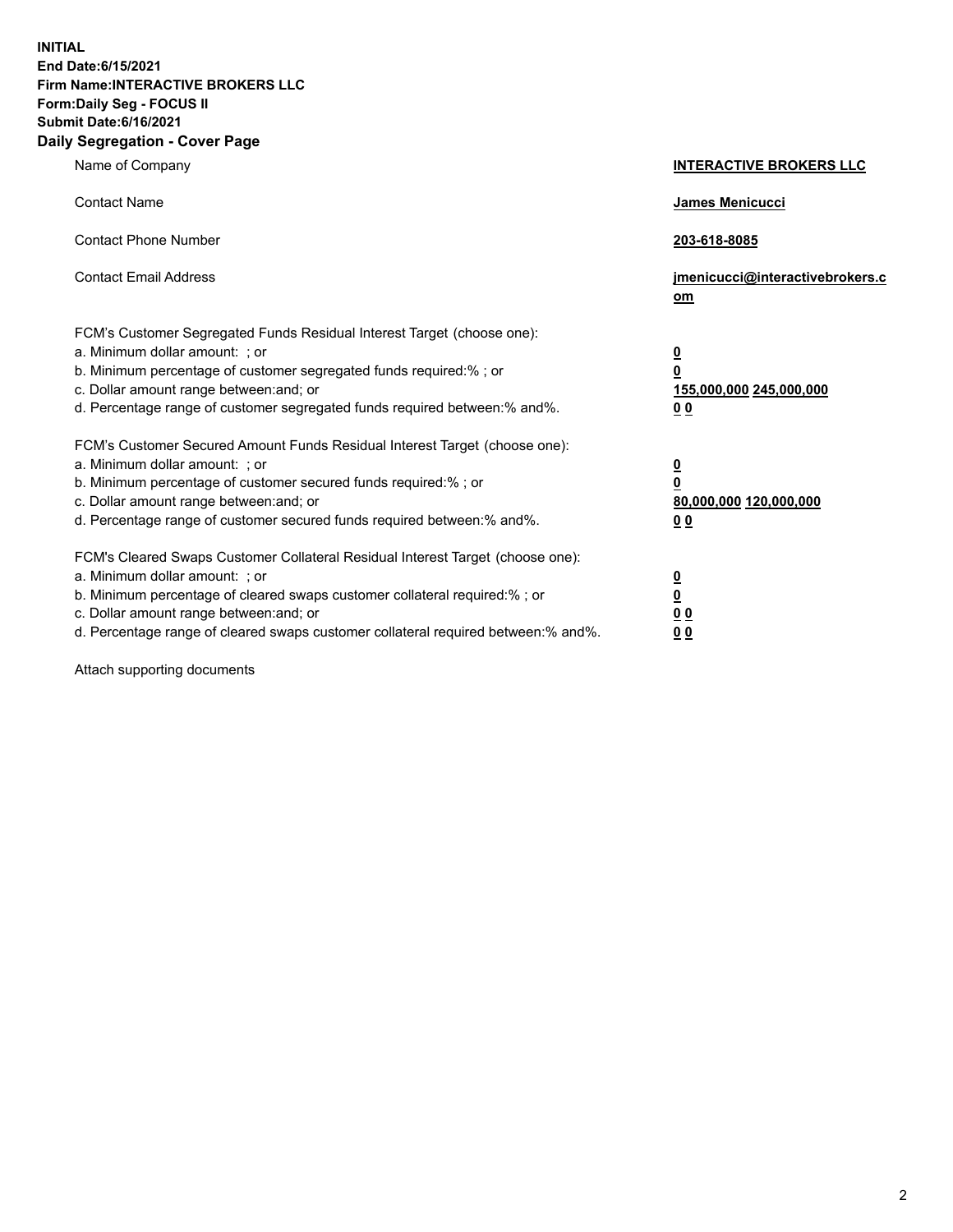## **INITIAL End Date:6/15/2021 Firm Name:INTERACTIVE BROKERS LLC Form:Daily Seg - FOCUS II Submit Date:6/16/2021 Daily Segregation - Secured Amounts**

|     | Daily Segregation - Secured Amounts                                                         |                                   |
|-----|---------------------------------------------------------------------------------------------|-----------------------------------|
|     | Foreign Futures and Foreign Options Secured Amounts                                         |                                   |
|     | Amount required to be set aside pursuant to law, rule or regulation of a foreign            | $0$ [7305]                        |
|     | government or a rule of a self-regulatory organization authorized thereunder                |                                   |
| 1.  | Net ledger balance - Foreign Futures and Foreign Option Trading - All Customers             |                                   |
|     | A. Cash                                                                                     | 520,400,247 [7315]                |
|     | B. Securities (at market)                                                                   | $0$ [7317]                        |
| 2.  | Net unrealized profit (loss) in open futures contracts traded on a foreign board of trade   | 8,522,409 [7325]                  |
| 3.  | Exchange traded options                                                                     |                                   |
|     | a. Market value of open option contracts purchased on a foreign board of trade              | 113,310 [7335]                    |
|     | b. Market value of open contracts granted (sold) on a foreign board of trade                | -13,578 [7337]                    |
| 4.  | Net equity (deficit) (add lines 1. 2. and 3.)                                               | 529,022,388 [7345]                |
| 5.  | Account liquidating to a deficit and account with a debit balances - gross amount           | 4,962 [7351]                      |
|     | Less: amount offset by customer owned securities                                            | 0 [7352] 4,962 [7354]             |
| 6.  | Amount required to be set aside as the secured amount - Net Liquidating Equity              | 529,027,350 [7355]                |
|     | Method (add lines 4 and 5)                                                                  |                                   |
| 7.  | Greater of amount required to be set aside pursuant to foreign jurisdiction (above) or line | 529,027,350 [7360]                |
|     | 6.                                                                                          |                                   |
|     | FUNDS DEPOSITED IN SEPARATE REGULATION 30.7 ACCOUNTS                                        |                                   |
| 1.  | Cash in banks                                                                               |                                   |
|     | A. Banks located in the United States                                                       | 54,858,293 [7500]                 |
|     | B. Other banks qualified under Regulation 30.7                                              | 0 [7520] 54,858,293 [7530]        |
| 2.  | Securities                                                                                  |                                   |
|     | A. In safekeeping with banks located in the United States                                   | 299,994,000 [7540]                |
|     | B. In safekeeping with other banks qualified under Regulation 30.7                          | 0 [7560] 299,994,000 [7570]       |
| 3.  | Equities with registered futures commission merchants                                       |                                   |
|     | A. Cash                                                                                     | $0$ [7580]                        |
|     | <b>B.</b> Securities                                                                        | $0$ [7590]                        |
|     | C. Unrealized gain (loss) on open futures contracts                                         | $0$ [7600]                        |
|     | D. Value of long option contracts                                                           | $0$ [7610]                        |
|     | E. Value of short option contracts                                                          | 0 [7615] 0 [7620]                 |
| 4.  | Amounts held by clearing organizations of foreign boards of trade                           |                                   |
|     | A. Cash                                                                                     | $0$ [7640]                        |
|     | <b>B.</b> Securities                                                                        | $0$ [7650]                        |
|     | C. Amount due to (from) clearing organization - daily variation                             | $0$ [7660]                        |
|     | D. Value of long option contracts                                                           | $0$ [7670]                        |
|     | E. Value of short option contracts                                                          | 0 [7675] 0 [7680]                 |
| 5.  | Amounts held by members of foreign boards of trade                                          |                                   |
|     | A. Cash                                                                                     | 297,729,424 [7700]                |
|     | <b>B.</b> Securities                                                                        | $0$ [7710]                        |
|     | C. Unrealized gain (loss) on open futures contracts                                         | -3,032,869 [7720]                 |
|     | D. Value of long option contracts                                                           | 113,310 [7730]                    |
|     | E. Value of short option contracts                                                          | -13,578 [7735] 294,796,287 [7740] |
| 6.  | Amounts with other depositories designated by a foreign board of trade                      | $0$ [7760]                        |
| 7.  | Segregated funds on hand                                                                    | $0$ [7765]                        |
| 8.  | Total funds in separate section 30.7 accounts                                               | 649,648,580 [7770]                |
| 9.  | Excess (deficiency) Set Aside for Secured Amount (subtract line 7 Secured Statement         | 120,621,230 [7380]                |
|     | Page 1 from Line 8)                                                                         |                                   |
| 10. | Management Target Amount for Excess funds in separate section 30.7 accounts                 | 80,000,000 [7780]                 |
| 11. | Excess (deficiency) funds in separate 30.7 accounts over (under) Management Target          | 40,621,230 [7785]                 |
|     |                                                                                             |                                   |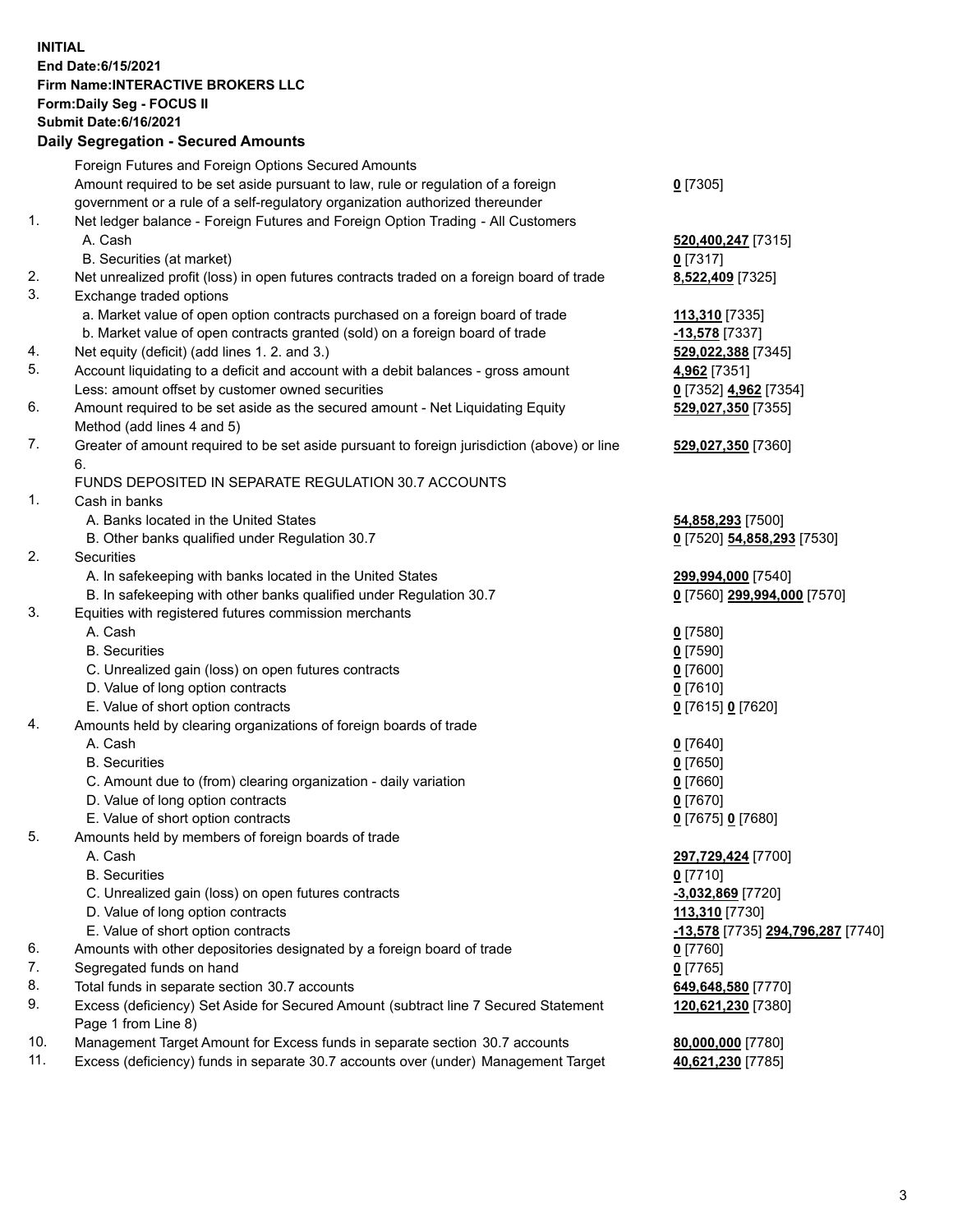**INITIAL End Date:6/15/2021 Firm Name:INTERACTIVE BROKERS LLC Form:Daily Seg - FOCUS II Submit Date:6/16/2021 Daily Segregation - Segregation Statement** SEGREGATION REQUIREMENTS(Section 4d(2) of the CEAct) 1. Net ledger balance A. Cash **6,752,225,710** [7010] B. Securities (at market) **0** [7020] 2. Net unrealized profit (loss) in open futures contracts traded on a contract market **167,747,916** [7030] 3. Exchange traded options A. Add market value of open option contracts purchased on a contract market **303,173,213** [7032] B. Deduct market value of open option contracts granted (sold) on a contract market **-240,587,717** [7033] 4. Net equity (deficit) (add lines 1, 2 and 3) **6,982,559,122** [7040] 5. Accounts liquidating to a deficit and accounts with debit balances - gross amount **1,266,222** [7045] Less: amount offset by customer securities **0** [7047] **1,266,222** [7050] 6. Amount required to be segregated (add lines 4 and 5) **6,983,825,344** [7060] FUNDS IN SEGREGATED ACCOUNTS 7. Deposited in segregated funds bank accounts A. Cash **1,505,086,776** [7070] B. Securities representing investments of customers' funds (at market) **3,239,960,500** [7080] C. Securities held for particular customers or option customers in lieu of cash (at market) **0** [7090] 8. Margins on deposit with derivatives clearing organizations of contract markets A. Cash **1,987,223,337** [7100] B. Securities representing investments of customers' funds (at market) **381,557,359** [7110] C. Securities held for particular customers or option customers in lieu of cash (at market) **0** [7120] 9. Net settlement from (to) derivatives clearing organizations of contract markets **7,492,765** [7130] 10. Exchange traded options A. Value of open long option contracts **302,945,556** [7132] B. Value of open short option contracts **-240,490,562** [7133] 11. Net equities with other FCMs A. Net liquidating equity **0** [7140] B. Securities representing investments of customers' funds (at market) **0** [7160] C. Securities held for particular customers or option customers in lieu of cash (at market) **0** [7170] 12. Segregated funds on hand **0** [7150] 13. Total amount in segregation (add lines 7 through 12) **7,183,775,731** [7180] 14. Excess (deficiency) funds in segregation (subtract line 6 from line 13) **199,950,387** [7190] 15. Management Target Amount for Excess funds in segregation **155,000,000** [7194]

16. Excess (deficiency) funds in segregation over (under) Management Target Amount Excess

**44,950,387** [7198]